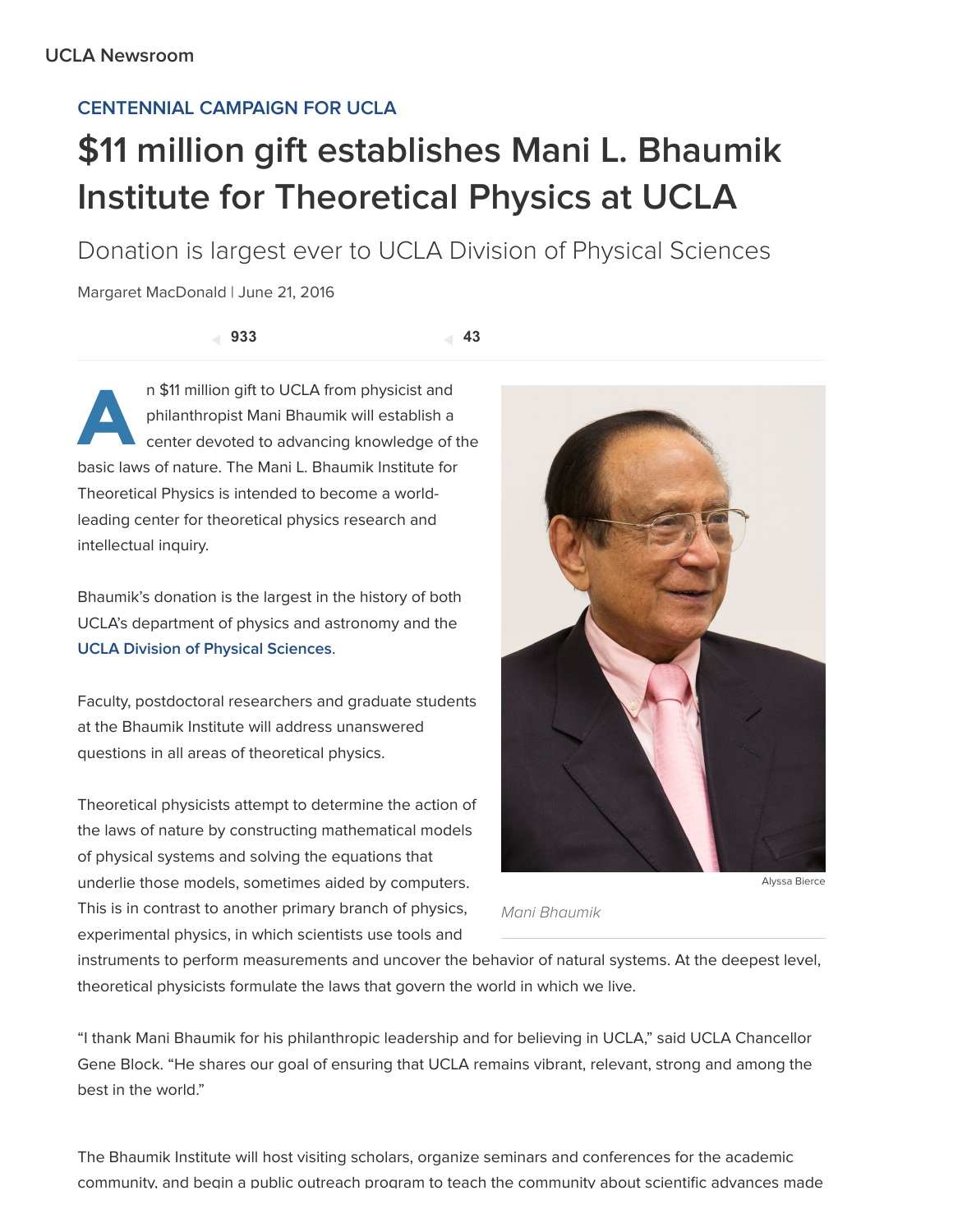community, and begin a public outreach program to teach the community about scientific advances made by UCLA physicists.

Bhaumik rose from poverty to become an eminent scientist who played a key role in developing the laser technology that paved the way for Lasik eye surgery. He was born in a remote village in West Bengal, India, and as a child slept on rags in the thatched-roof mud hut he shared with his parents and six siblings.

"My family didn't always know where our next meal would come from," he said. "I didn't own a pair of shoes until I was 16 and walked four miles to school and back in my bare feet."

Life was made even more precarious by the struggle for Indian independence going on around him: Bhaumik's father, a freedom fighter, was often away and spent time in prison for his revolutionary activities. But Mani Bhaumik's dreams of a brighter future gave him the determination to obtain a good education, and his prodigious curiosity led him to become a scientist.

Studying under renowned physicist Satyendra Bose, he earned a master's degree at the University of Calcutta. In 1958, Bhaumik became the first student to earn a doctorate, also in physics, from the Indian Institute of Technology Kharagpur.

Bhaumik came to UCLA in 1959 — "with \$3 in my pocket," he said — on a Sloan Foundation postdoctoral fellowship. The people of his village raised the money for his airfare.

"I thought I'd died and gone to heaven," he said of his arrival on campus. "Everyone was treated equally, not like back at home where the poor were treated like dirt."

In 1961, Bhaumik joined Xerox Electro-Optical Systems as a laser scientist. He later served as director of the laser technology laboratory at Northrop's corporate research laboratory. In 1973, he announced the conclusive demonstration of the world's first efficient excimer laser, a form of ultraviolet laser now commonly used for high-precision machining and for cutting biological tissue cleanly without damaging surrounding tissue.

Bhaumik is a fellow of the American Physical Society and of the Institute of Electrical and Electronics Engineers and, in 2011, the Indian government awarded him the prestigious Padma Shri for distinguished service in science and engineering.

As a member of the UCLA Physical Sciences board of visitors, Bhaumik has witnessed declining funding for scientific research from state and federal government, particularly in the field of theoretical physics.

"It's very difficult to raise funds for this area, because people don't understand what theoretical physicists do," Bhaumik said. "But physics holds the answers to the most fundamental questions of our very existence. Imagine what could be solved right here at UCLA."

With previous donations to UCLA, he established the Mani L. Bhaumik Presidential Chair in Theoretical Physics and supported the work of a research group led by physics professor Zvi Bern.